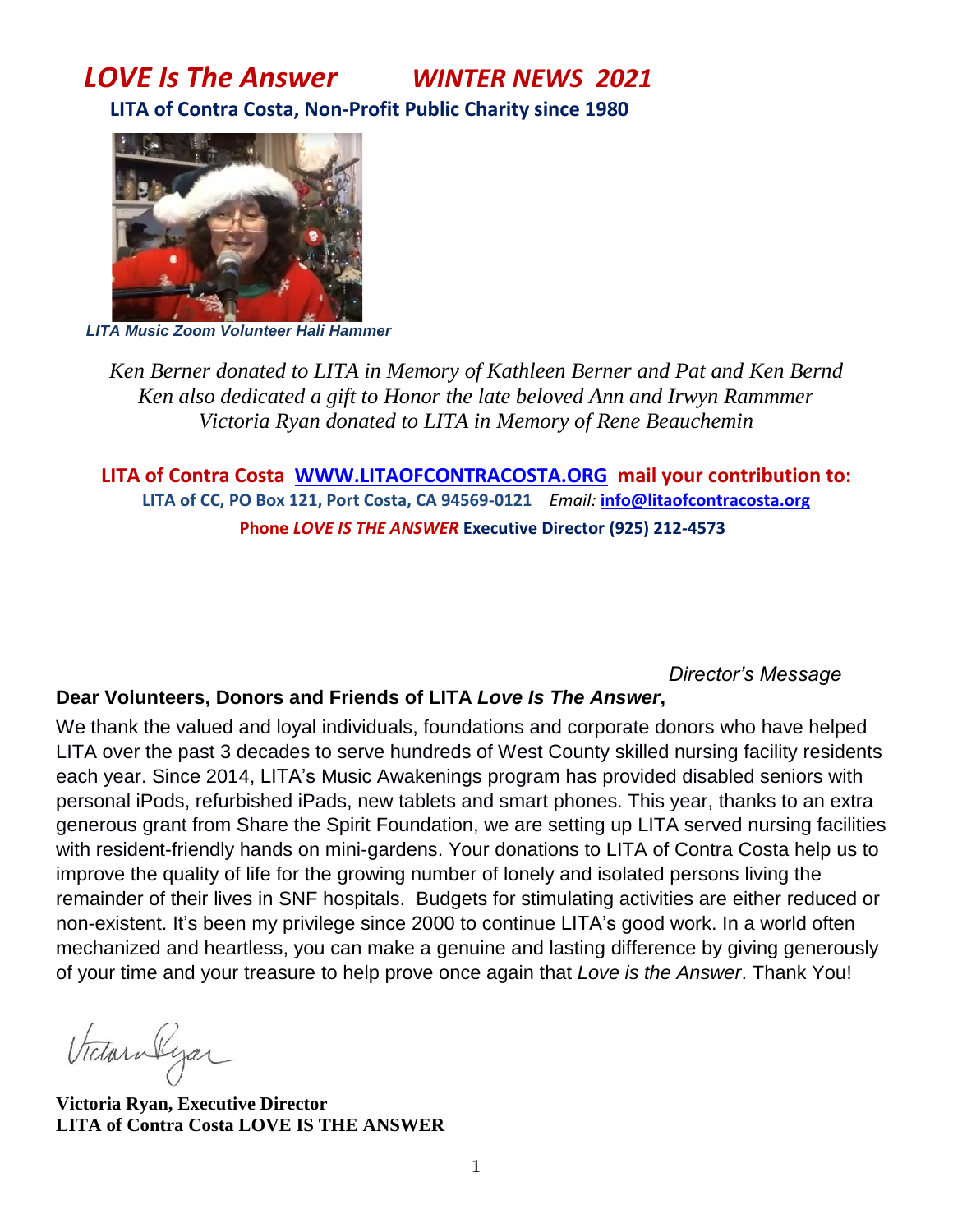#### **Nursing care patients enjoyed LITA iPods since 2014, before Covid increased the demand**



Photos of staff assisting or anyone listening on an iPod without a mask, was taken prior to spring 2020.

**"Love Is The Answer" continues to employ the Miracle of Music to enhance Quality of Life**  to reduce stress & anxiety, opening up a World of Memory through personal music. Use of iPods, phones and tablets often encourage spontaneous singing along with beloved melodies and is a way used in recuperative therapy to create pathways that help restore speech capacity and lift moods

**LITA delivers tablets, phones, iTunes cards and patient requested music from donated CDs to Skilled Nursing facilities in Contra Costa County. Privacy becomes gold when living in an institution. How wonderful to have a better option enjoying one's personal choice of music and entertainment, instead of the inescapable communal TV, often left on 24/7 in shared SNF rooms. Reduced giving since Covid has limited LITA's reach, but we look forward to restoring all former service areas in better times.** 

## **Thanks to our 2020/2021 donors**

**Individual donors:** Laurie Beauchemin, Kenneth Berner, Lisa Berndt, Paul Bertorelli, Cris Boddum, John Cagnone, Ann Contois, Mike and Bunny Daly, Linda Daniel, Mariko DiBiase, Mary Dollar, Sean Douglas, Tom Farr, Marisol Ferrante, Joan Finton, Sara Garetz, Mike and Nanci Gautier, Ridge Greene, John Gruenstein, Henry Marchitello, Gloria Matinucci, Frank Jurik, Peter Kaserer, Ellen Kelly, Margaret Kelly, Olga Knight, Lori Lawn, Stacy Lawn, Sherri Littleton, Sharon Lobato, John and Anne Mann, Gloria Martinucci, Karen Rose Mathews, Nola Peters. Nadine Peyrucain, Suellen Primost, Lawrence Quirico, Sally Riggs, Steven Roberti, Ellen Rosen, Victoria Ryan, Mona Silviera, Barbara Schneider, Rory Snyder, Anne Spaulding, Michael Tobin, Ryan Tobin, An, David and Laura Tran, Lawanda Ulta, Donna Vierra, and Marianne Bierschank- Weisen

**Foundations:** Share The Spirit Foundation, East Bay Community Foundation, Beswick Family and Eyges Family Trusts; **Clubs:** our top club donor: The Cerrito City Club, The Bayview Eagles, and the Exchange Club of El Cerrito; **Corporations:** Mechanics Bank, Phillips 66, Pacific Family Dental, plus Chevron, Johnson & Johnson and Wells Fargo via their retiree's designated matching gift programs.

*If you donated via a facebook or if you otherwise have not received one, please call or text us (925) 212-4573 and ask for your receipt letter for a tax deductible donation to our 501(3)c non-profit public charity.*

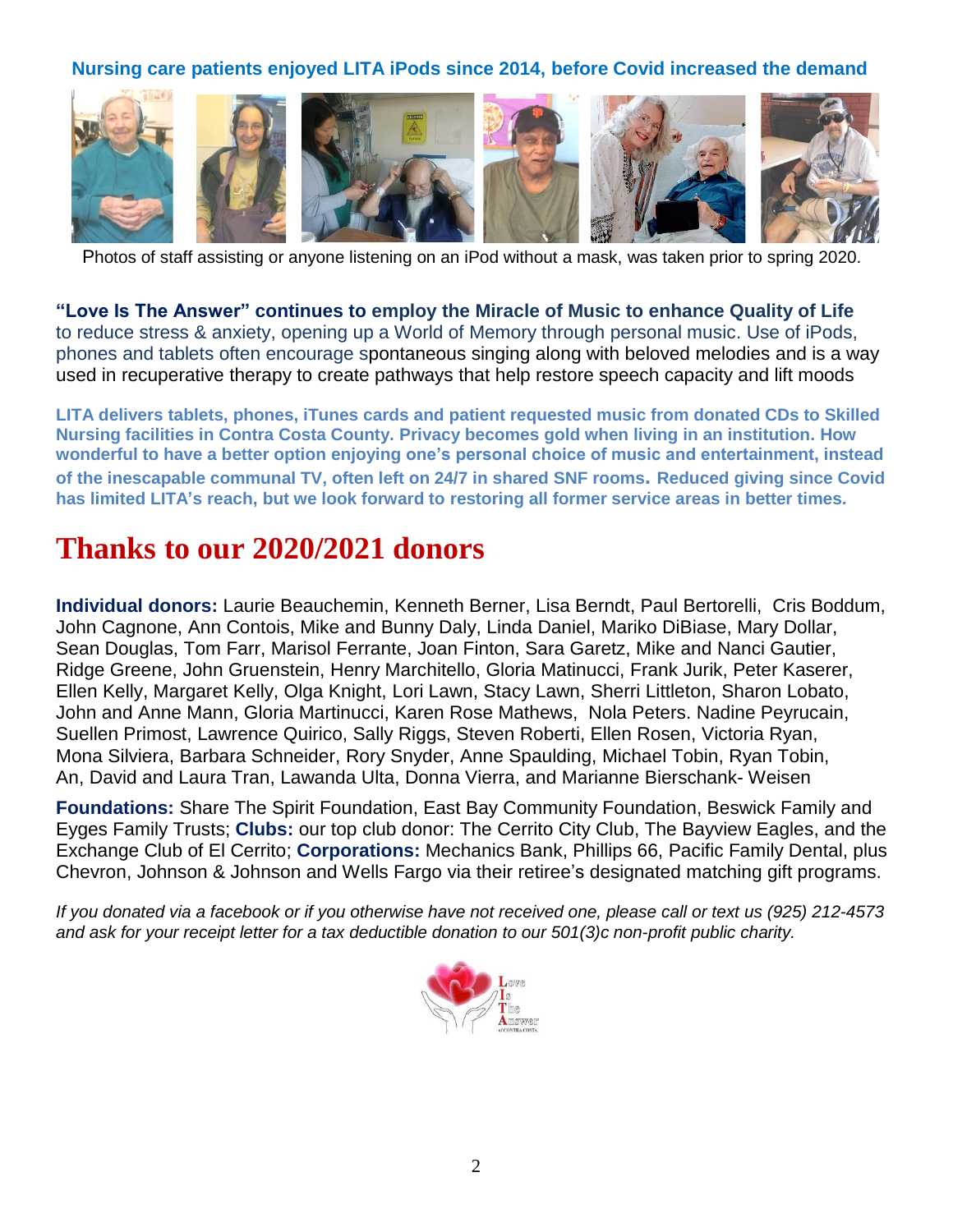# **LITA's Hands on Gardens for Nursing Care Resident's Enjoyment thanks to a grant from Share The Spirit Foundation**



 **Transport date with Legacy after plant shopping. Pittsburg's AD picked watering trough planters to grow flowers, vegetables and herbs <b>***completed picked picked picked picked picked picked pick* 

True, electronics are increasingly vital to keep us connected in these pandemic times. The other main mental and emotional health recommendation for all of us, is to get out into nature. This is something that can happen even inside a protected interior courtyard at a skilled nursing facility, if it is planned around tall enough planters (wheel chair accessible) and kept fresh year round with greens and colorful plants. It is fun and exciting when designed so residents can reach out and put their hands in the soil to touch the earth and enjoy working with and encouraging the plants.

In California flowers, fruits, herbs, or whatever residents choose for their garden boxes can be grown. Two of our LITA served nursing facilities, one in Martinez and one Pittsburg are already up and running, after SHARE THE SPIRIT funds arrived in late October. STS funds provided enough for one more facility garden set up this year in El Sobrante. We can see, when the time is again right, offering garden time visits as a popular volunteer-friendly activity for young and old.



Our tradition since 2016 was Volunteers all together at Port Costa School Making Cards. Since 2015 large caroling groups toured hospitals all weekends in December. All had to be put on Hold (again)! **Instead** we gratefully accept all HOLIDAY CARDs made remotely and sent in. We will play Carols, including volunteer recordings every Friday on zoom with our December 24<sup>th</sup> zoom with "open mic" for families of facility residents. LET'S MAKE THE HOLIDAYS AS BRIGHT AS POSSIBLE